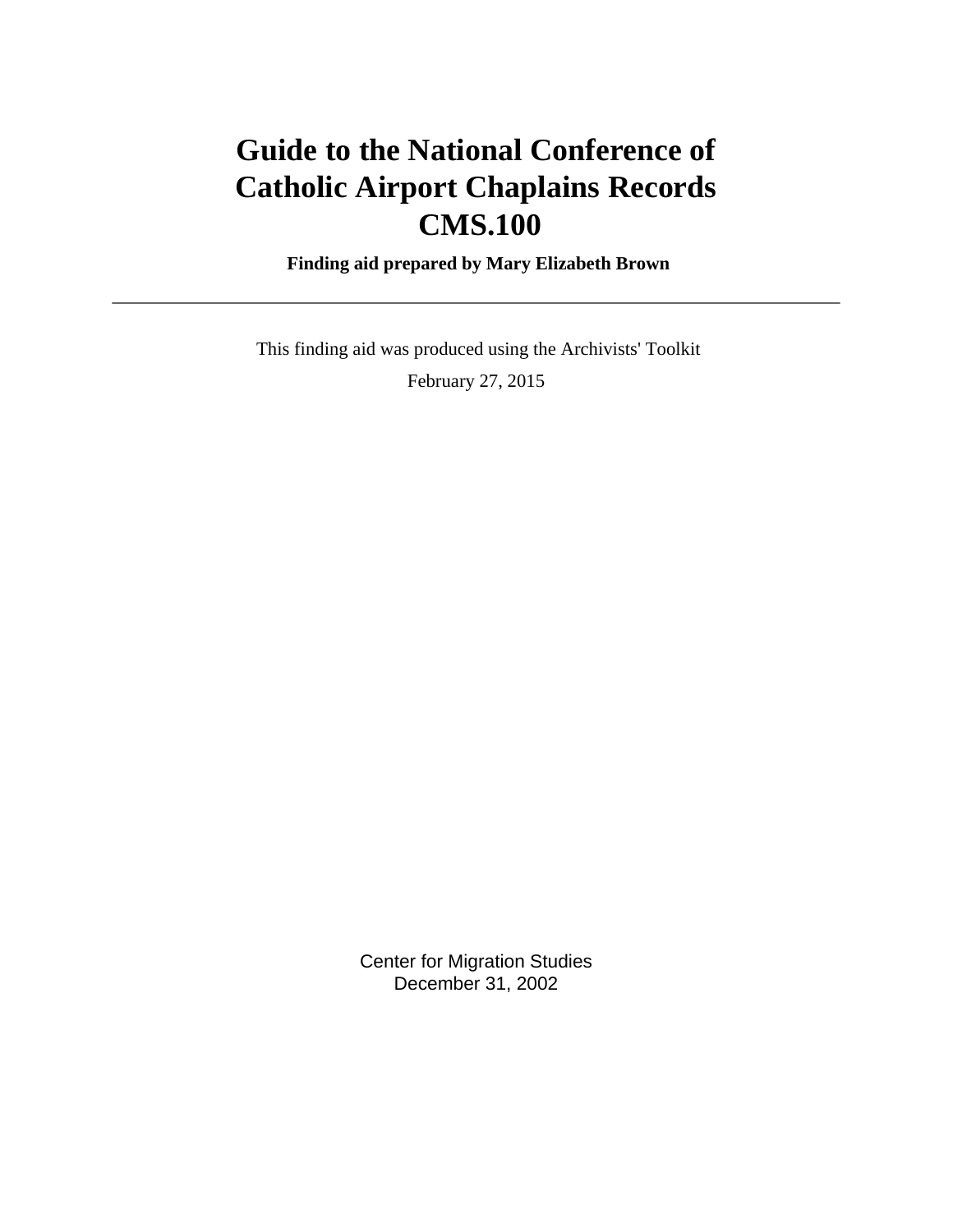# **Table of Contents**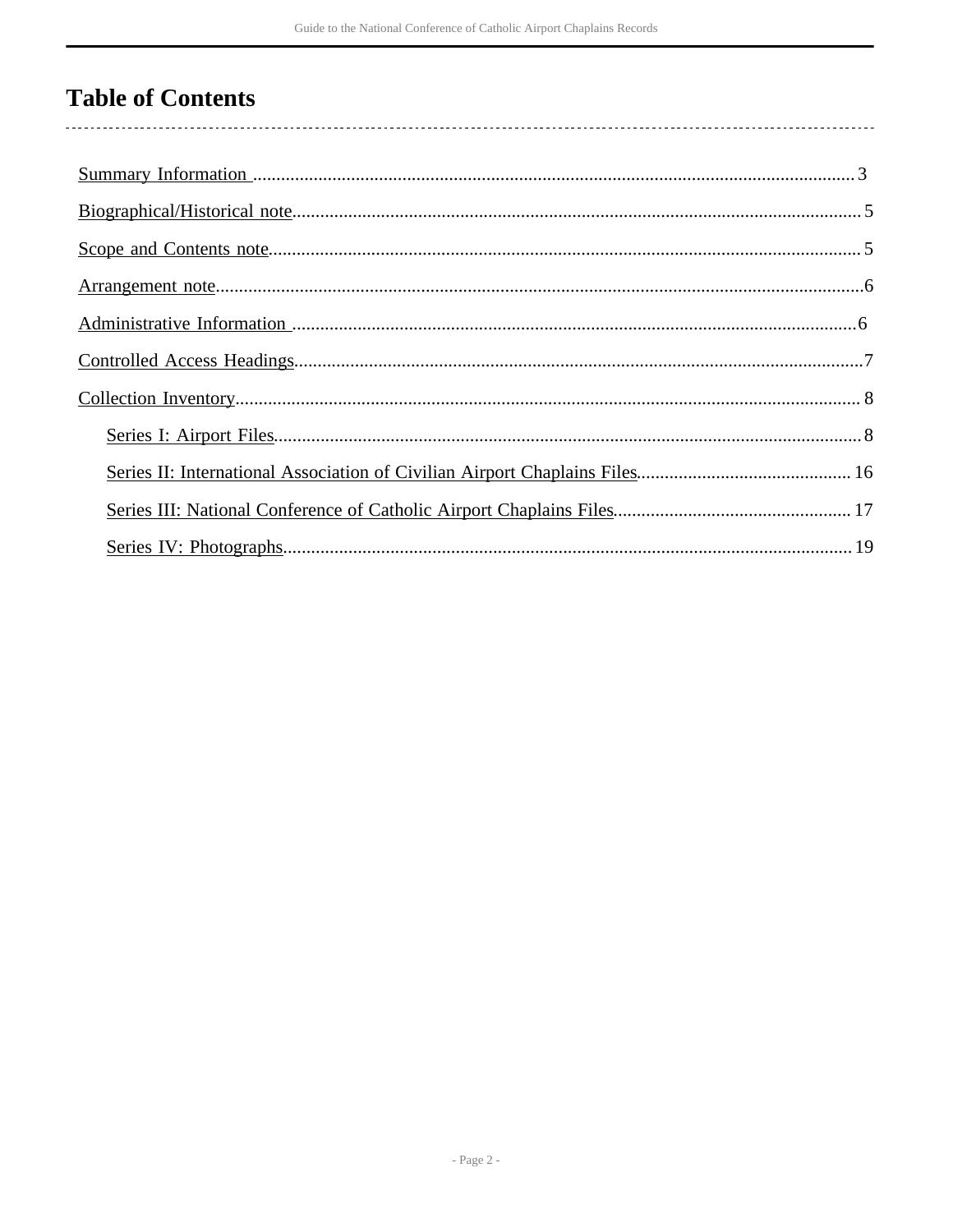## <span id="page-2-0"></span>**Summary Information**

| <b>Repository</b> | <b>Center for Migration Studies</b>                       |
|-------------------|-----------------------------------------------------------|
| <b>Creator</b>    | Jamnicky, John A.                                         |
| <b>Title</b>      | National Conference of Catholic Airport Chaplains Records |
| Date [inclusive]  | 1980s-1990s                                               |
| <b>Extent</b>     | 6.0 Linear feet in twelve manuscript boxes.               |
| Language          | English                                                   |

**Language of Materials note** Materials are in English.

Abstract This collection documents the work of two organizations, the National Catholic Conference of Airport Chaplains and International Association of Civil Aviation Chaplains, both founded in the 1980s, through the work of John A. Jamnicky, who was the president of both organizations in the late 1980s to mid 1990s. The collection contains photographs, the correspondence of John A. Jamnicky with airport chaplains and members of the Roman Catholic hierarchy, brochures describing airports and the services, religious or otherwise provided, materials from annual conferences, and other materials regarding aviation ministry. The collection covers a wide geographic scope, documenting the international aviation ministry. Correspondence and meeting minutes reveal the chaplains' everyday work. The most traditional aspect of the chaplains' work is with those traveling through the airport. The chaplain also serves those who work at the airport, the homeless who find shelter there, and the members of the surrounding community who are affected by the airport's employment opportunities, noise, pollution, and ground traffic.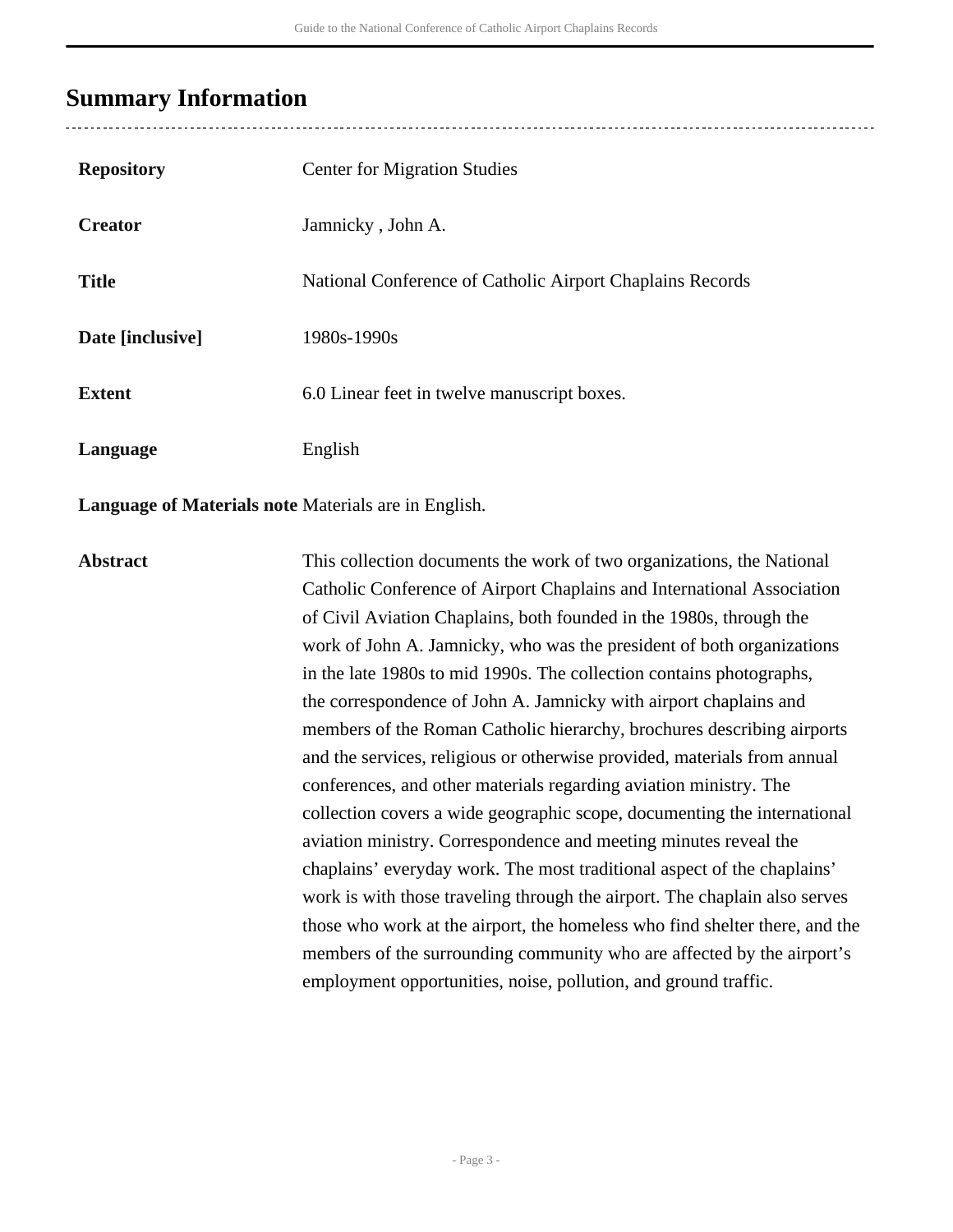#### **Preferred Citation note**

Center for Migration Studies of New York; National Conference of Catholic Airport Chaplains Records (CMS 100); Box; Folder.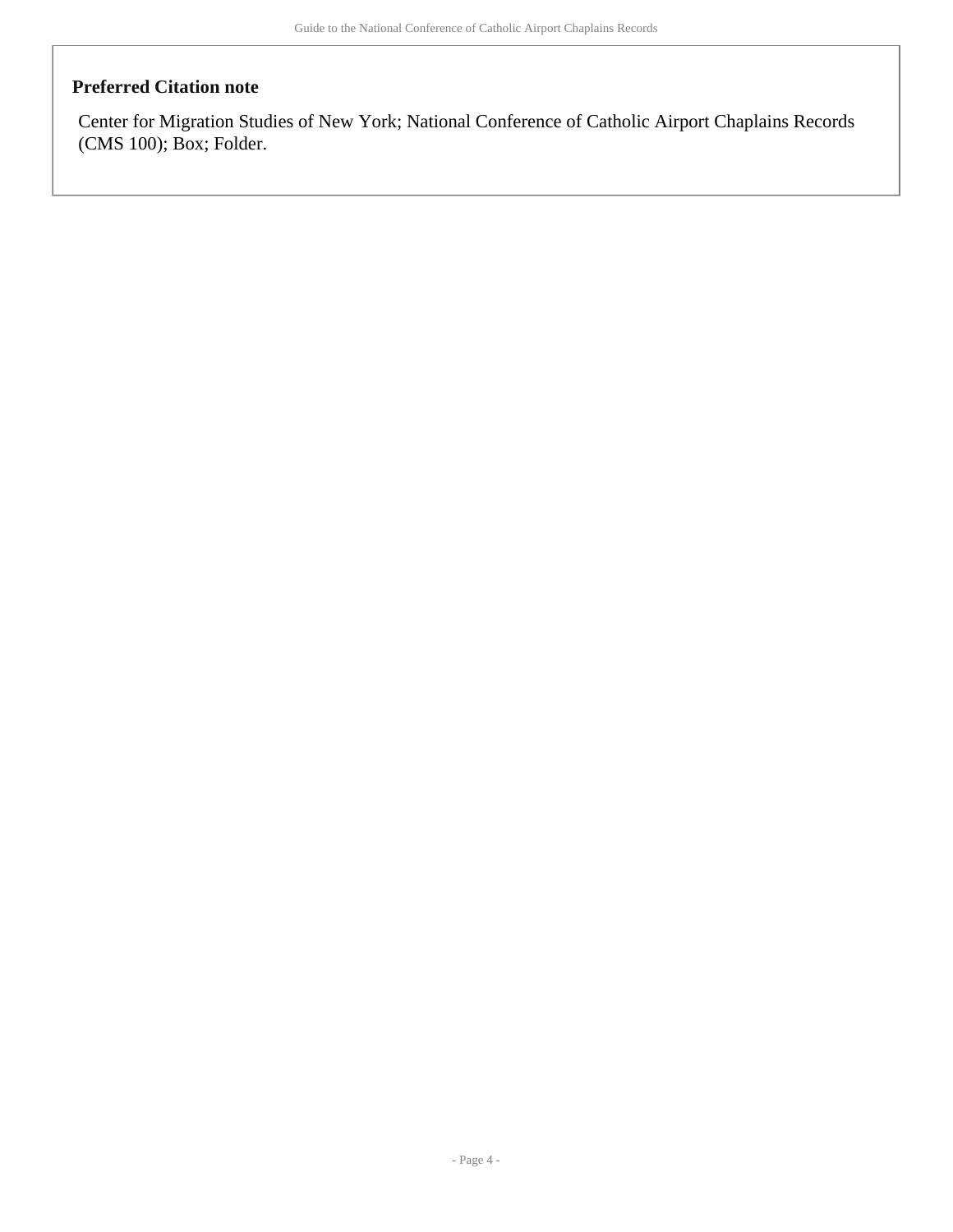## <span id="page-4-0"></span>**Biographical/Historical note**

The records in this collection document the combination of the commitment of the Catholic Church to care for travelers and twentieth century developments in travel technology. Air travel expanded greatly a#er World War II. Catholics were among those who worked in aviation, and they integrated their professional and spiritual lives. For example, in May 1951, Robert E. O'Brien, a port patrol officer with the U.S. Customs Service stationed at New York International Airport at Idlewild (now John F. Kennedy International Airport), organized a group to meet each Thursday around a statuette of Our Lady of Fatima set up in a cargo room and to make a novena to pray for an end to the Korean con#ict. When the Reverend Walter Missbach of nearby Christ the King parish joined the group, the members prevailed upon him to say Sunday mass at the airport so Catholics who worked that day could meet their religious obligations. Father Missbach said his #rst mass August 3, 1952 at 7:15 AM. Christ the King's pastor, the Reverend Arthur Harold, helped the group get to the next stage of its development, which culminated in the opening of Our Lady of the Skies Chapel October 26, I955. This local example was repeated in airports around the world. Over time, and with support from the Catholic hierarchy, local initiatives became aware of each other, which led to the formation of associations.

Two such associations are represented in this collection. The older of the two began in 1961 as an initiative of the Reverend Xavier de Meeus of Brussels National Airport in Belgium. In I967, the organization, then known as Civil Aviation Chaplains International, began holding annual meetings. In 1984, the organization adopted the name International Association of Civil Aviation Chaplains (IACAC), and promulgated a constitution, which it amended in October 1986.

The more recent organization dates from March 6, I984, when the Reverend Silvano M. Tomasi, then Director of the Bishops' Committee on Migration and Tourism of the National Conference of Catholic Bishops (NCCB), began to seek ways to support airport ministries that had already developed and to expand the ministry to new locations. Tomasi's efforts led to the formation of the National Catholic Conference of Airport Chaplains (NCCAC) in August 1986. In 2002, the organization changed its name to National Conference of Catholic Airport Chaplains, retaining the same initials.

The records of these two organizations originated with the Reverend John A. Jamnicky. Father Jamnicky began his airport ministry as chaplain of Chicago O'Hare International Airport in 1980. He was from 1984 to 1993 President of the IACAC and from 1986 to 1996 President of the NCCAC. In 2000, he became the Coordinator of Human Mobility Apostolates of the NCCB Bishops' Of#ce of Migration and Refugee Services, and in this capacity he contacted Diana Zimmerman, Director of the Library and Archives at the Center for Migration Studies, regarding preservation of this collection.

## <span id="page-4-1"></span>**Scope and Contents note**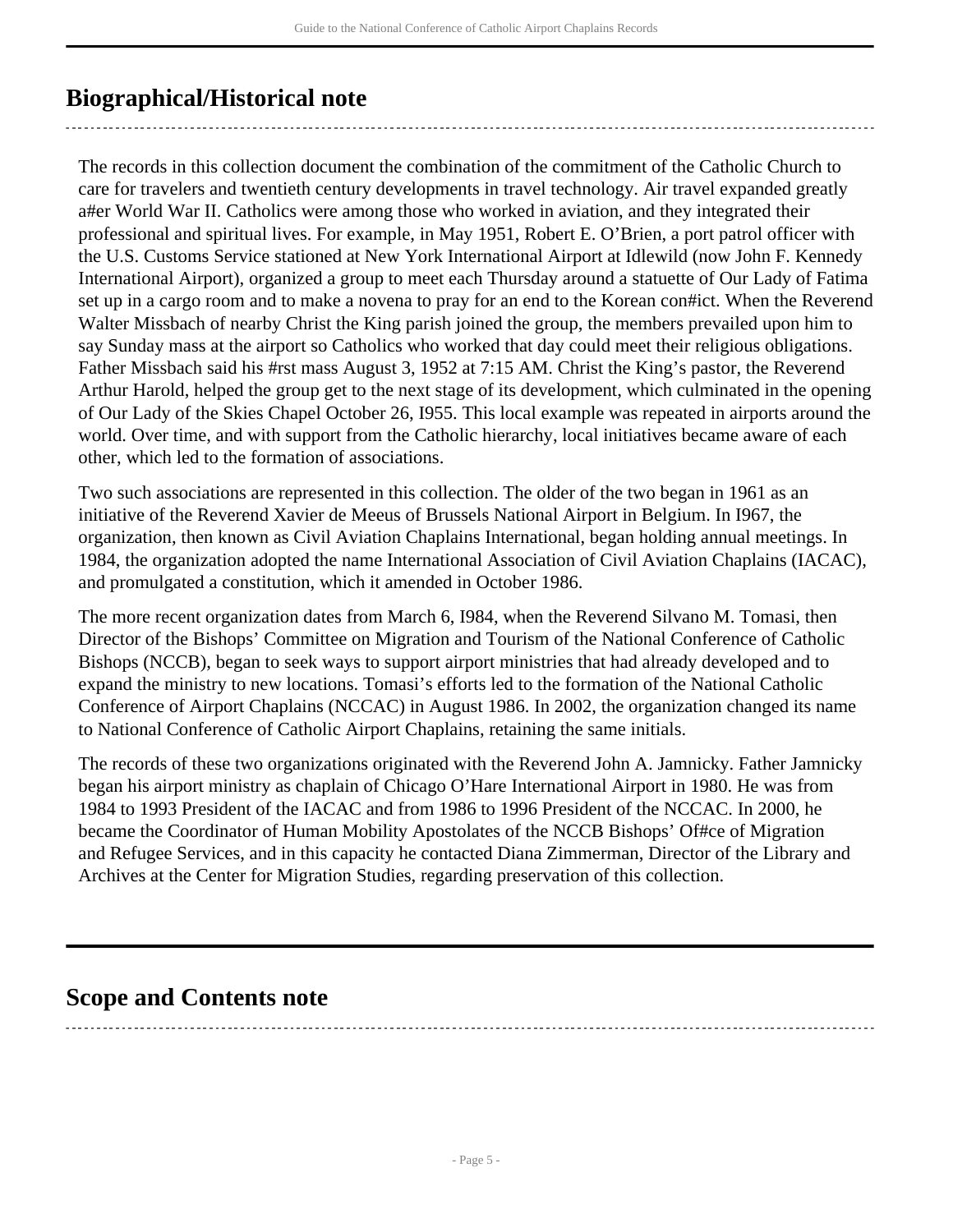Chaplains are familiar sights when there is an airplane crash, hijacking, or other aviation disaster. This collection documents other aspects of aviation ministry. Correspondence and meeting minutes reveal the chaplains' everyday work. The most traditional aspect of the chaplains' work is with those traveling through the airport. The chaplain also serves those who work at the airport, the homeless who find shelter there, and the members of the surrounding community who are affected by the airport's employment opportunities, noise, pollution, and ground traffic.

While much of the documentation here came from Roman Catholics, airport chaplains work in an inherently multicultural environment. The collection documents the practical aspects of the ecumenical and interfaith movements, as Catholic chaplains collaborated with laity and leaders of all faiths to provide spiritual services at airports. Such collaboration has an impact on Catholicism as well, and this can be seen in the brochures and photographs depicting airport chapels. These images document religious symbols used at airport, how these symbols have evolved over time, and how they vary across faiths and cultures.

The collection contains photographs, the correspondence of John A. Jamnicky with airport chaplains and members of the Roman Catholic hierarchy, brochures describing airports and the services, religious or otherwise provided, materials from annual conferences, and other materials regarding aviation ministry. The collection covers a wide geographic scope, documenting the international aviation ministry.

## <span id="page-5-0"></span>**Arrangement note**

This collection is arranged into four series

Series I: Airport Files Series II: International Association of Civilian Airport Chaplains Files Series III: National Conference of Catholic Airport Chaplains Files Series IV: Photographs

## <span id="page-5-1"></span>**Administrative Information**

### **Publication Information**

Center for Migration Studies December 31, 2002

### **Revision Description**

Edited for DACS compliance and adapted into EAD by Nicole Greenhouse February 20, 2015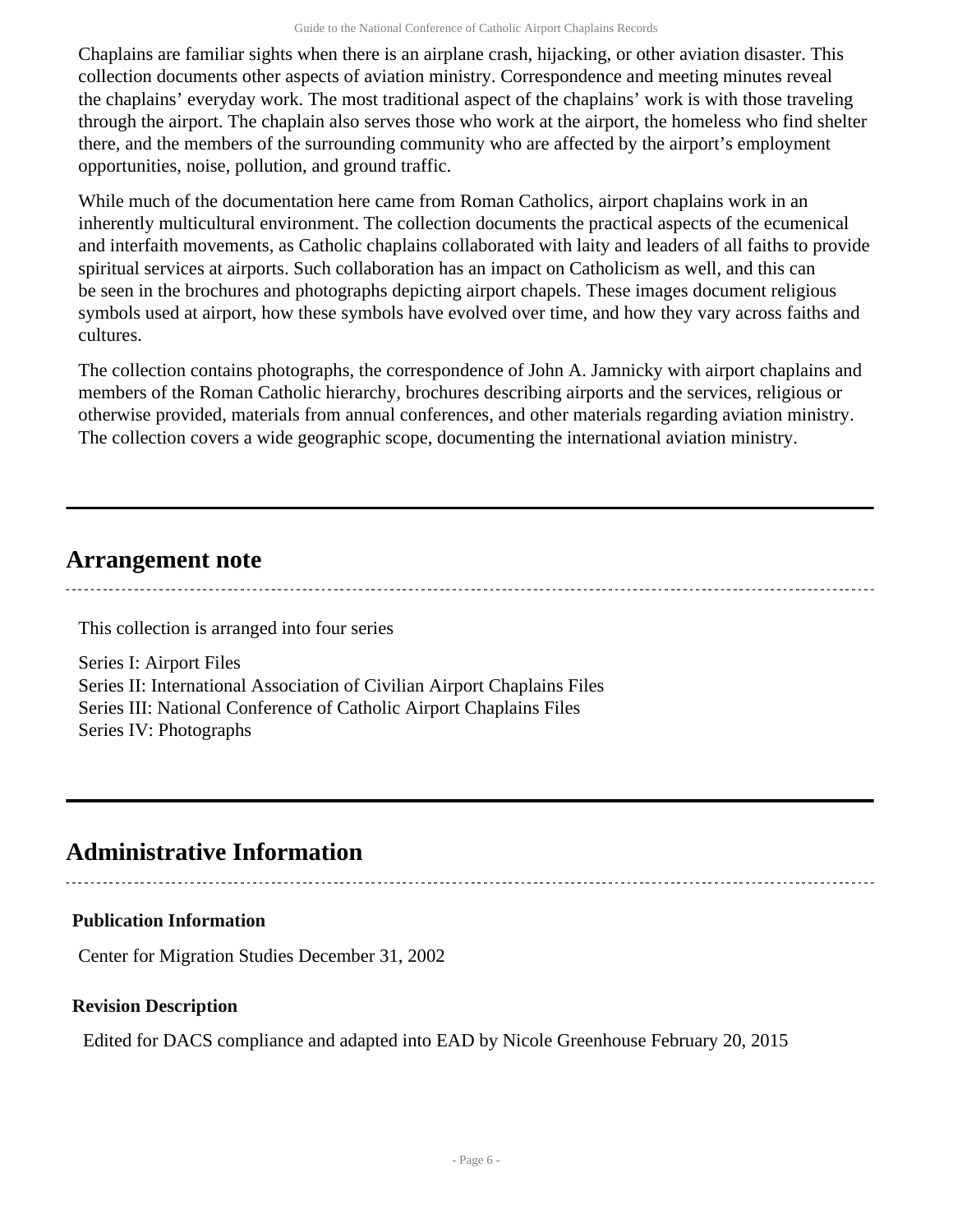#### **Conditions Governing Access note**

Open to researchers by appointment.

#### **Conditions Governing Use note**

Copyright is owned by the Center for Migration Studies. Permission to publish materials must be requested before use.

#### **Immediate Source of Acquisition note**

Donated by the US Catholic Conference, Migration and Refugee Services, National Conference of Catholic Airport Chaplains in the late 1990s.

#### **Processing Information note**

In 2015, this collection was entered into the Archivists' Toolkit in compliance with DACS and adapted from the original word document into EAD.

## <span id="page-6-0"></span>**Controlled Access Headings**

#### **Corporate Name(s)**

- International Association of Civil Aviation Chaplains.
- National Catholic Conference of Airport Chaplains (U.S.).

#### **Occupation(s)**

• Chaplains |x Catholic Church.

#### **Subject(s)**

• International airports.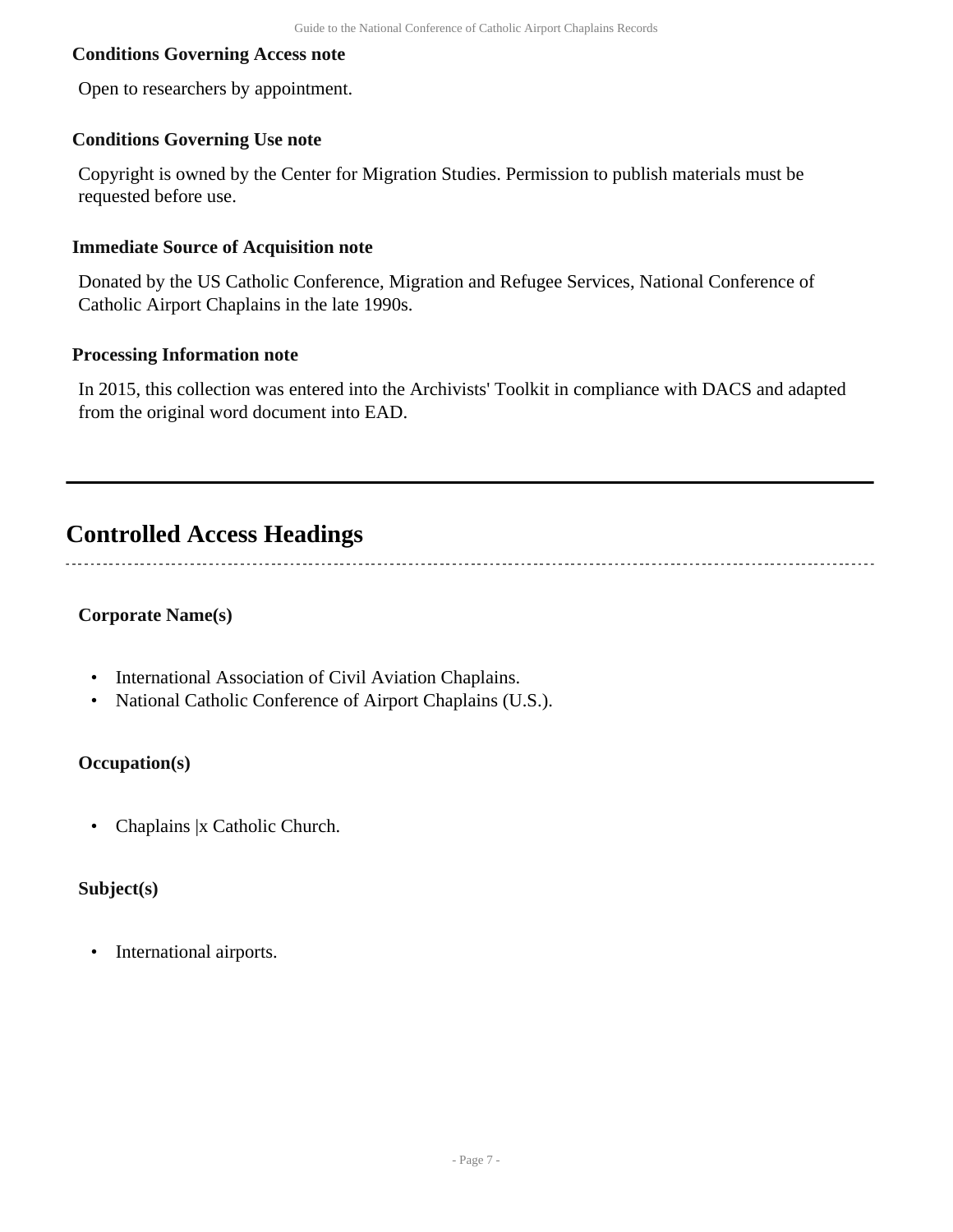## <span id="page-7-0"></span>**Collection Inventory**

#### <span id="page-7-1"></span>**Series I: Airport Files circa 1980s-1990s**

#### **Arrangement note**

They are arranged alphabetically by country, city and airport.

#### **Scope and Contents note**

Father John A. Jamnicky generated these 99 files in his capacity as president of the International Association of Civil Aviation Chaplains or as president of the National Conference of Catholic Airport Chaplains. They contain correspondence with airport chaplains and brochures describing the various airports and the services, religious or otherwise, provided at them.

|                                               | <b>Box</b>   | <b>Folder</b>  |
|-----------------------------------------------|--------------|----------------|
| Argentina. Buenos Aires. circa 1980s-1990s    | $\mathbf{1}$ | $\mathbf{1}$   |
| Australia. Adelaide circa 1980s-1990s         | 1            | $\overline{2}$ |
| Australia. Hobart. circa 1980s-1990s          | $\mathbf{1}$ | 2a             |
| Australia. Melbourne. circa 1980s-1990s       |              | 3              |
| Australia. Sydney. Macsot. circa 1980s-1990s  | $\mathbf{1}$ | $\overline{4}$ |
| Austria. Vienna. Schwechat. circa 1980s-1990s |              | 5              |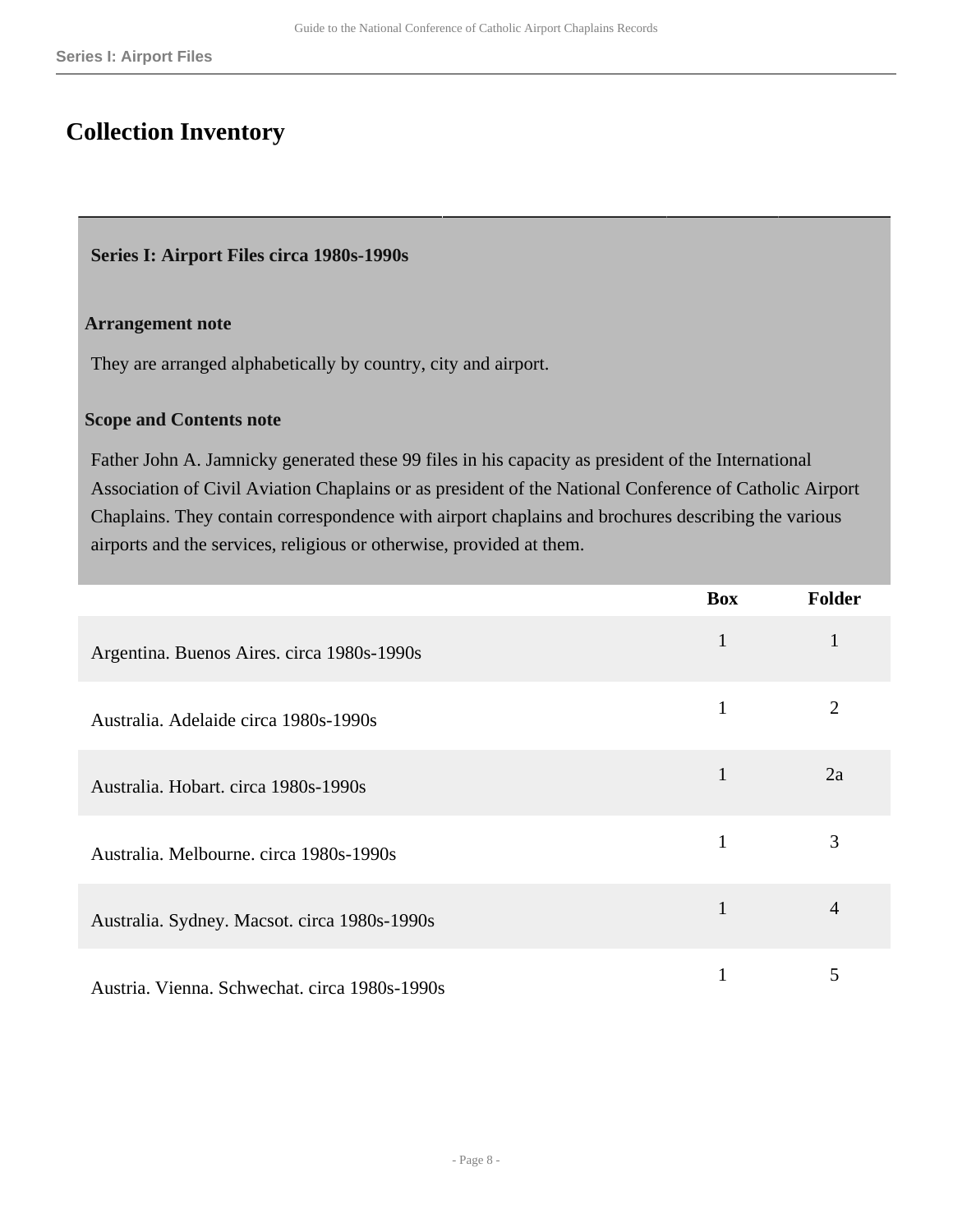| Belgium. Brussels. circa 1980s-1990s              | $\mathbf{1}$   | 6              |
|---------------------------------------------------|----------------|----------------|
| Brazil. Rio de Janeiro circa 1980s-1990s          | $\mathbf{1}$   | $\overline{7}$ |
| Canada. Calgary. circa 1980s-1990s                | $\mathbf{1}$   | 8              |
| Canada. Miscellaneous circa 1980s-1990s           | $\mathbf{1}$   | 9              |
| Canada. Montreal. Dorval. circa 1980s-1990s       | $\mathbf{1}$   | 10             |
| Canada. Montreal. Mirabal. circa 1980s-1990s      | $\mathbf{1}$   | 11             |
| Canada. Toronto. circa 1980s-1990s                | $\mathbf{1}$   | 12             |
| Canada. Vancouver circa 1980s-1990s               | $\overline{2}$ | 13             |
| Canada. Winnipeg. circa 1980s-1990s               | $\overline{2}$ | 14             |
| Colombia. Bogota. circa 1980s-1990s               | $\overline{2}$ | 15             |
| Costa Rica. Juan Santamaria. circa 1980s-1990s    | 2              | 16             |
| France. Lyon. Satolas-et-Bonce. circa 1980s-1990s | $\overline{2}$ | 17             |
| France. Paris. Orly. circa 1980s-1990s            | $\overline{2}$ | 18             |
| France. Paris. Roissy. circa 1980s-1990s          | $\overline{2}$ | 19             |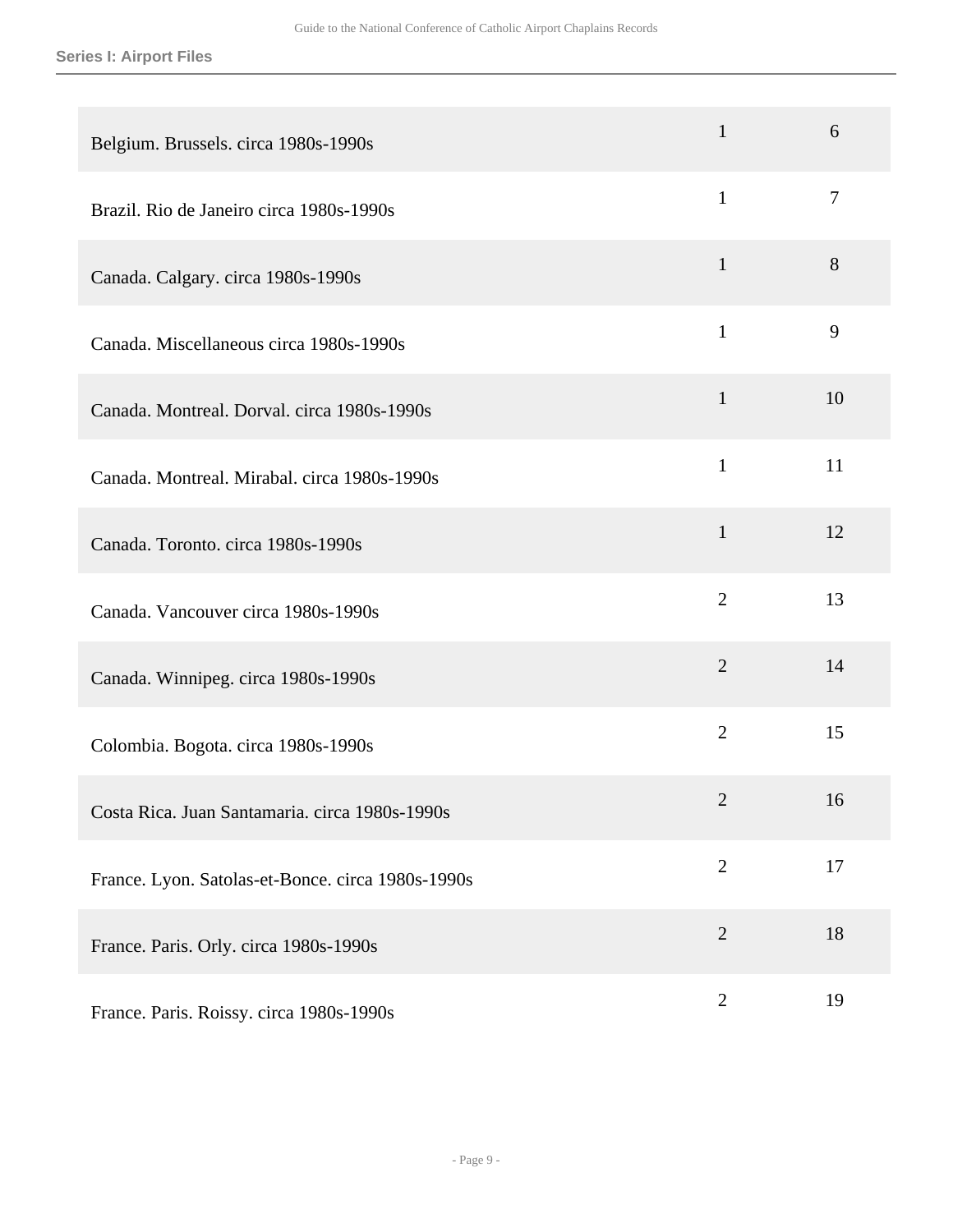**Series I: Airport Files**

| Germany. Frankfurt/Main. 1 of 2. circa 1980s-1990s            | $\overline{2}$ | 20 |
|---------------------------------------------------------------|----------------|----|
| Germany. Frankfurt/Main. 2 of 2. circa 1980s-1990s            | $\overline{2}$ | 21 |
| Germany. Munich. circa 1980s-1990s                            | $\overline{2}$ | 22 |
| Ghana. Accra. circa 1980s-1990s                               | $\overline{2}$ | 23 |
| Greece. circa 1980s-1990s                                     | $\overline{2}$ | 24 |
| Hong Kong. Hong Kong Kai Tak. circa 1980s-1990s               | $\overline{2}$ | 25 |
| Hungary. Nyiregyhaza. circa 1980s-1990s                       | $\overline{2}$ | 26 |
| India. Andhra Pradesh. circa 1980s-1990s                      | $\overline{2}$ | 27 |
| Ireland. Dublin. circa 1980s-1990s                            | $\overline{2}$ | 28 |
| Italy. Genoa. circa 1980s-1990s                               | $\overline{2}$ | 29 |
| Italy. Milan. Linate. circa 1980s-1990s                       | 3              | 30 |
| Italy. Milan. Malpensa. circa 1980s-1990s                     | 3              | 31 |
| Italy. Rome. Leonardo da Vinci. circa 1980s-1990s             | 3              | 32 |
| Italy. Turin. Torino-Caselle International. circa 1980s-1990s | 3              | 33 |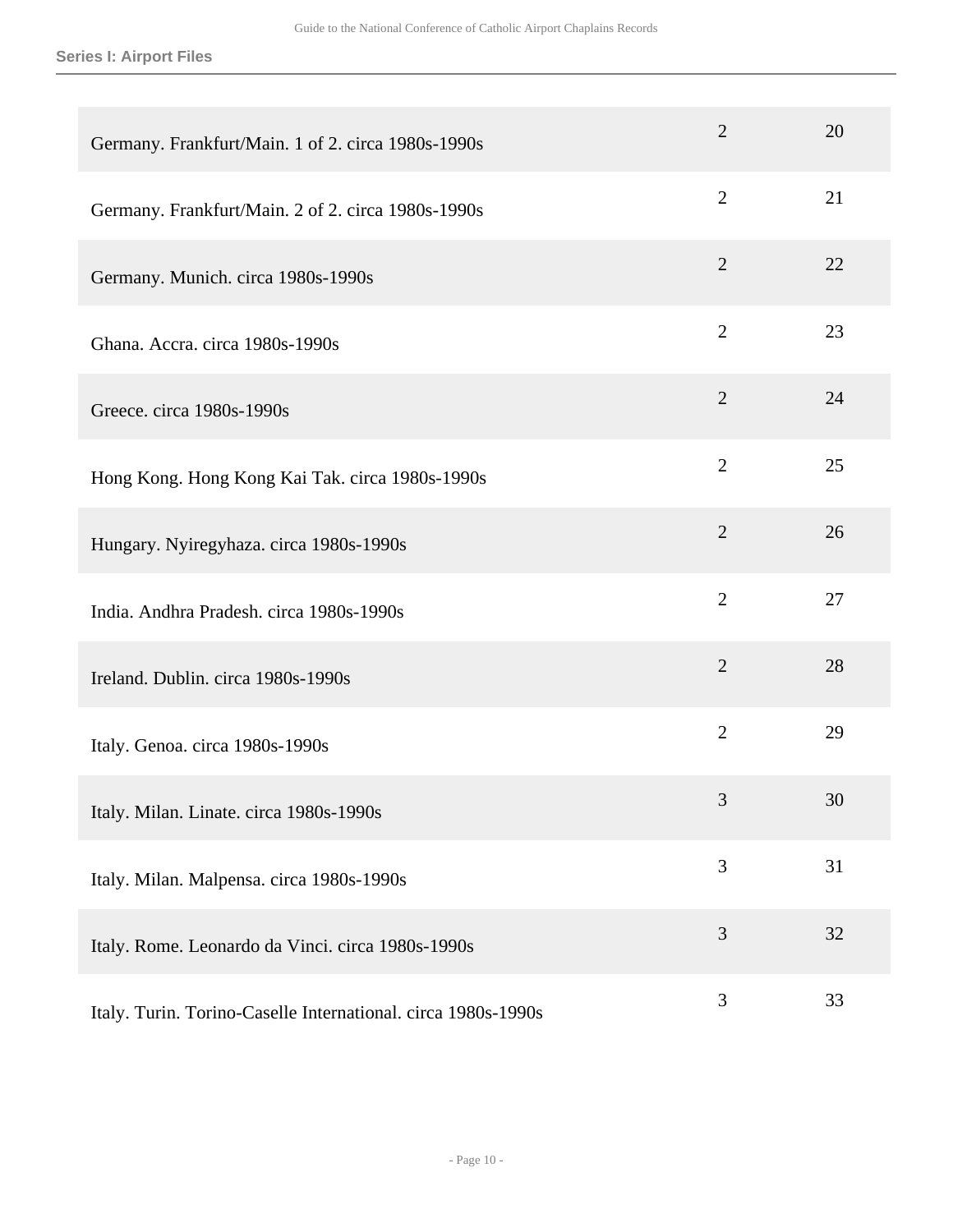| Japan. New Tokyo. circa 1980s-1990s                      | 3              | 34 |
|----------------------------------------------------------|----------------|----|
| Kenya. Nairobi. Nairobi/Jomo Kenyatta. circa 1980s-1990s | 3              | 35 |
| Korea. Seoul. Kimpo. circa 1980s-1990s                   | 3              | 36 |
| Luxembourg. circa 1980s-1990s                            | 3              | 37 |
| Malta. Luqa. circa 1980s-1990s                           | 3              | 38 |
| Netherlands. Amsterdam. circa 1980s-1990s                | 3              | 39 |
| New Zealand. Auckland. circa 1980s-1990s                 | 3              | 40 |
| New Zealand. Christ Church. circa 1980s-1990s            | 3              | 41 |
| New Zealand. Wellington. circa 1980s-1990s               | 3              | 42 |
| Nigeria. Lagos. Murtala. circa 1980s-1990s               | 3              | 43 |
| Pakistan. Karachi. circa 1980s-1990s                     | 3              | 44 |
| Philippines. Manila. Ninoy. circa 1980s-1990s            | $\overline{4}$ | 45 |
| Poland. Warsaw. circa 1980s-1990s                        | $\overline{4}$ | 46 |
| Portugal. circa 1980s-1990s                              | $\overline{4}$ | 47 |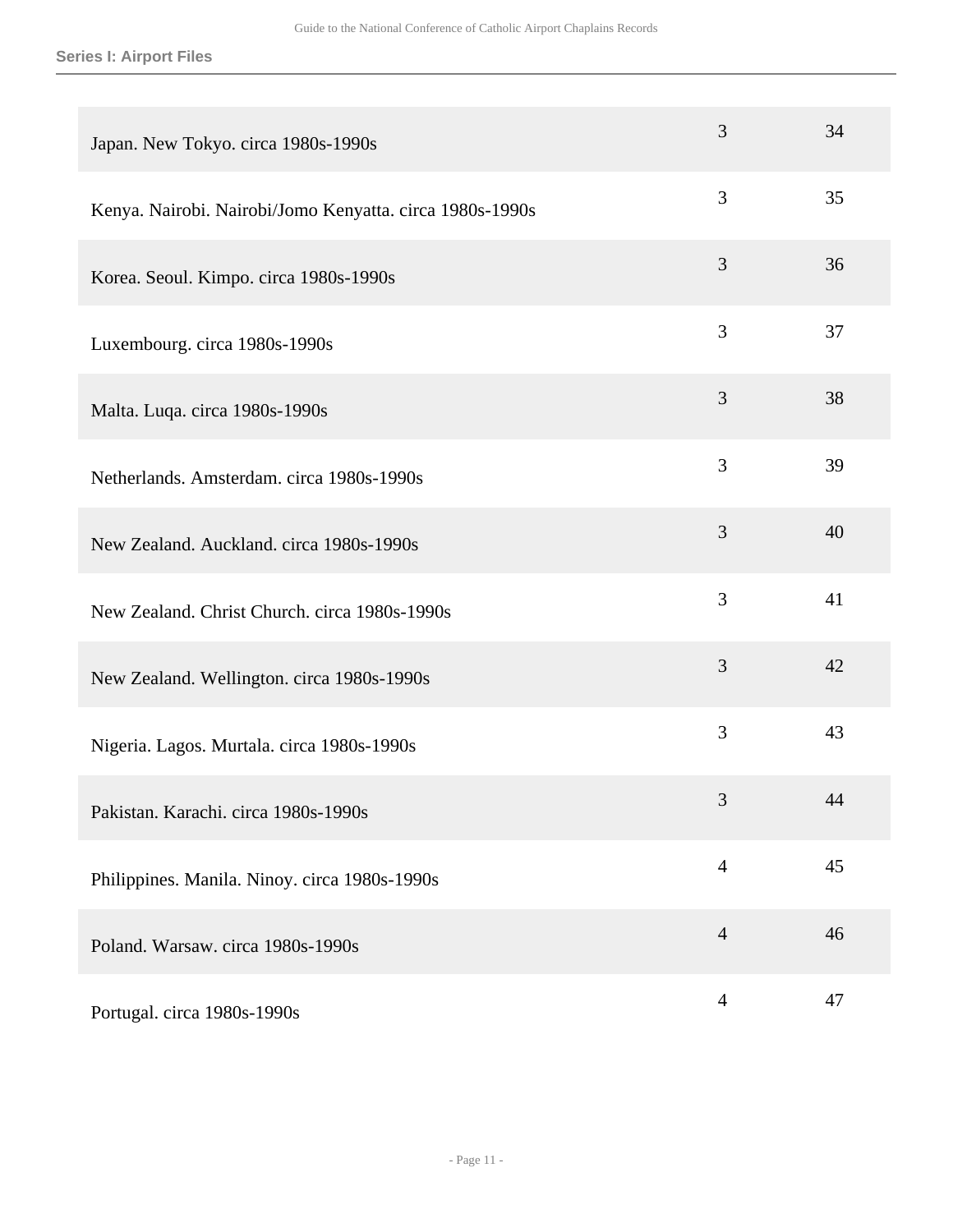| Puerto Rico. San Juan. circa 1980s-1990s            | $\overline{4}$ | 48 |
|-----------------------------------------------------|----------------|----|
| Spain. Madrid. Barajas. circa 1980s-1990s           | $\overline{4}$ | 49 |
| Sweden. Stockholm. Arlanda. circa 1980s-1990s       | $\overline{4}$ | 50 |
| Switzerland. Geneva. Cointrin. circa 1980s-1990s    | $\overline{4}$ | 51 |
| Switzerland. Zurich. circa 1980s-1990s              | $\overline{4}$ | 52 |
| Thailand. Bangkok. Yannawa. circa 1980s-1990s       | $\overline{4}$ | 53 |
| Turkey. Istanbul. Ataturk. circa 1980s-1990s        | $\overline{4}$ | 54 |
| Turkey. Izmir. Effes. circa 1980s-1990s             | $\overline{4}$ | 55 |
| United Kingdom. Birmingham. circa 1980s-1990s       | $\overline{4}$ | 56 |
| United Kingdom. Glasgow. circa 1980s-1990s          | $\overline{4}$ | 57 |
| United Kingdom. London. Gatwick. circa 1980s-1990s  | 4              | 58 |
| United Kingdom. London. Heathrow. circa 1980s-1990s | $\overline{4}$ | 59 |
| United Kingdom. London. Stansted. circa 1980s-1990s | $\overline{4}$ | 60 |
| United Kingdom. Luton. circa 1980s-1990s            | 5              | 61 |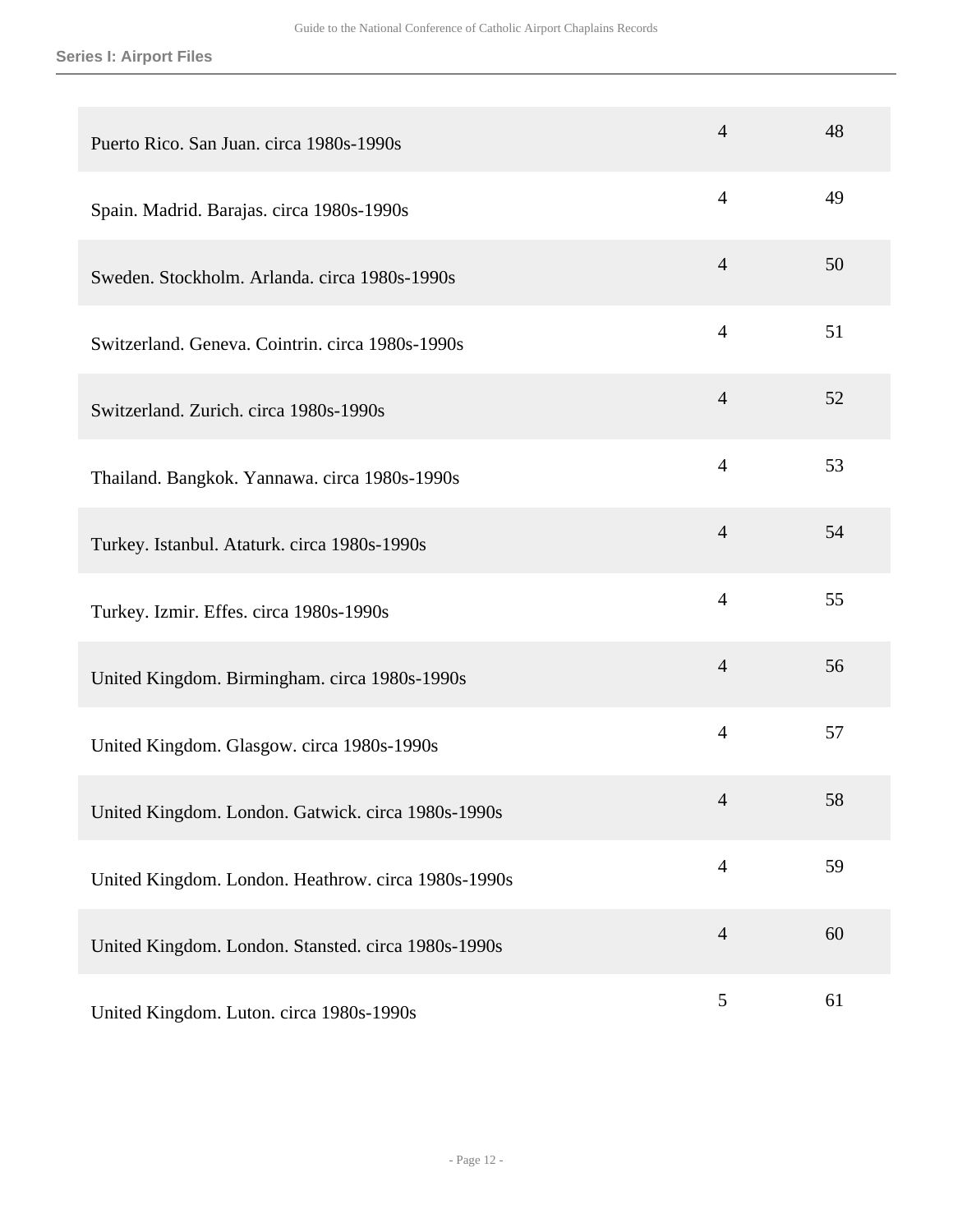| United Kingdom. Manchester. circa 1980s-1990s                                   | 5 | 62 |
|---------------------------------------------------------------------------------|---|----|
| United States of America. Atlanta, GA. Hartsfield. 1 of 2. circa<br>1980s-1990s | 5 | 63 |
| United States of America. Atlanta, GA. Hartsfield. 2 of 2. circa<br>1980s-1990s | 5 | 64 |
| United States of America. Buffalo, NY. circa 1980s-1990s                        | 5 | 65 |
| United States of America. Charlotte, NC. circa 1980s-1990s                      | 5 | 66 |
| United States of America. Chicago, IL. Midway. circa 1980s-1990s                | 5 | 67 |
| United States of America. Chicago, IL. O'Hare. 1 of 2. circa 1980s-1990s        | 5 | 68 |
| United States of America. Chicago, IL. O'Hare. 2 of 2. circa 1980s-1990s        | 5 | 69 |
| United States of America. Cincinnati, OH. circa 1980s-1990s                     | 6 | 70 |
| United States of America. Colorado Springs, CO. circa 1980s-1990s               | 6 | 71 |
| United States of America. Corpus Christi, TX. circa 1980s-1990s                 | 6 | 72 |
| United States of America. Dallas/Fort Worth, TX. circa 1980s-1990s              | 6 | 73 |
| United States of America. Denver, CO. circa 1980s-1990s                         | 6 | 74 |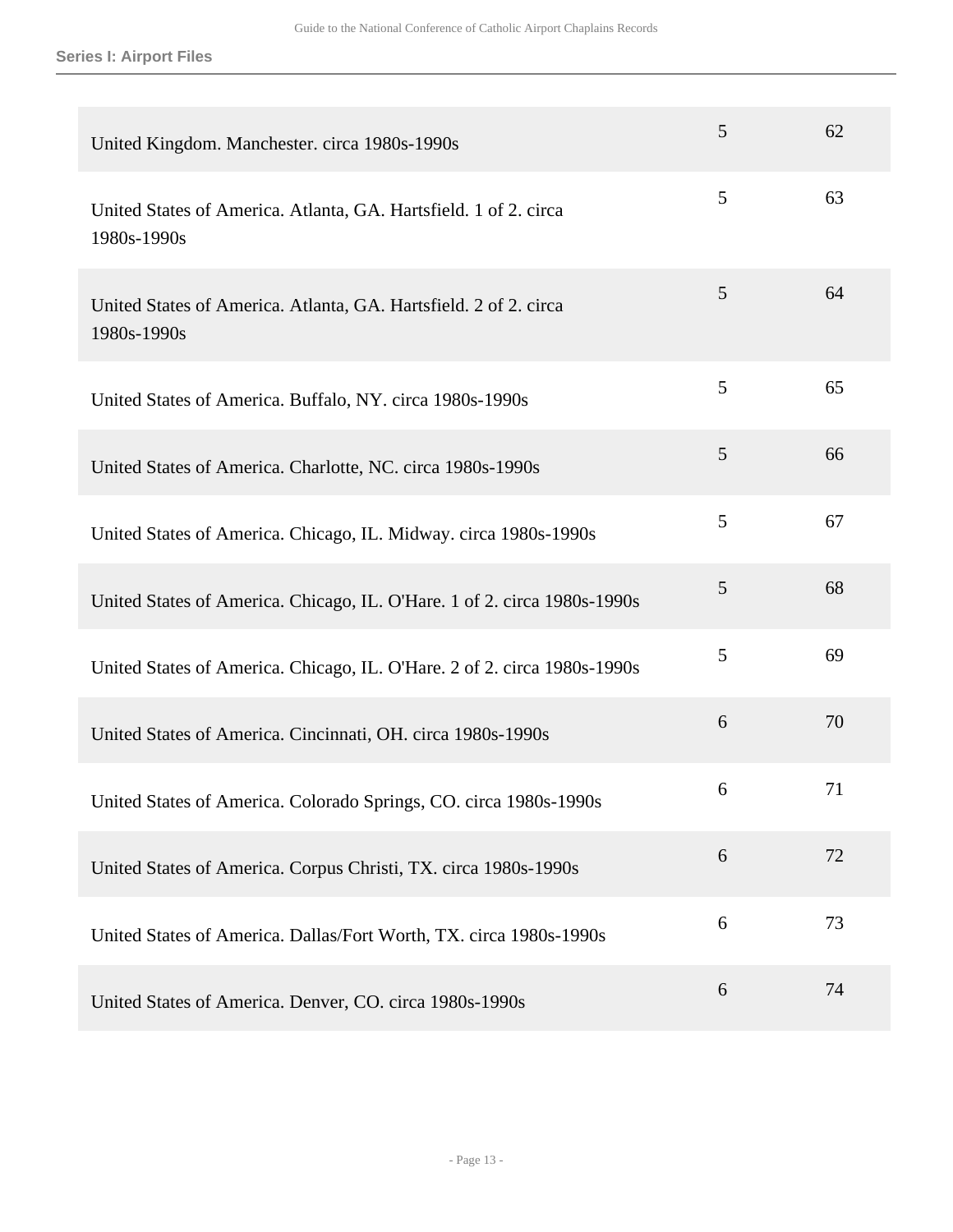| United States of America. Detroit, MI. circa 1980s-1990s                                   | 6 | 75 |
|--------------------------------------------------------------------------------------------|---|----|
| United States of America. Fort Lauderdale/Hollywood, FL. circa<br>1980s-1990s              | 6 | 76 |
| United States of America. Houston, TX. Hobby International Airport. circa<br>1980s-1990s   | 6 | 77 |
| United States of America. Houston, TX. Houston International<br>Airport. circa 1980s-1990s | 6 | 78 |
| United States of America. Indianapolis, IN. circa 1980s-1990s                              | 6 | 79 |
| United States of America. Jacksonville, FL. circa 1980s-1990s                              | 6 | 80 |
| United States of America. Los Angeles, CA. Los Angeles<br>International circa 1980s-1990s  | 6 | 81 |
| United States of America. Louisville, KY. circa 1980s-1990s                                | 6 | 82 |
| United States of America. Miami, FL. Miami International Airport. circa<br>1980s-1990s     | 6 | 83 |
| United States of America. Minneapolis/Saint Paul, MN circa 1980s-1990s                     | 6 | 84 |
| United States of America. New Orleans, LA. circa 1980s-1990s                               | 6 | 85 |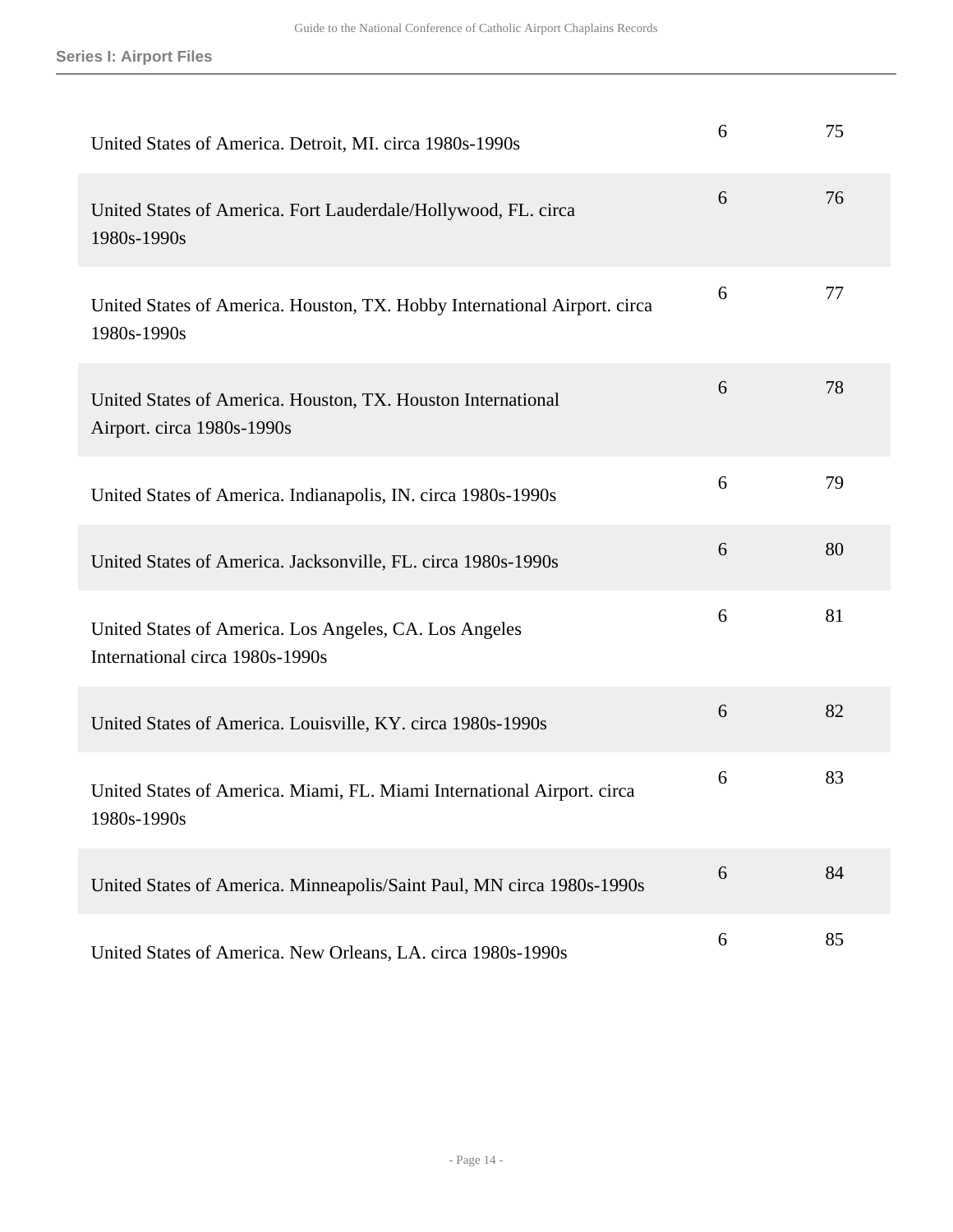| United States of America. New York, NY. John F. Kennedy International<br>Airport. 1 of 2. circa 1980s-1990s | 6              | 86 |
|-------------------------------------------------------------------------------------------------------------|----------------|----|
| United States of America. New York, NY. John F. Kennedy International<br>Airport. 2 of 2. circa 1980s-1990s | 7              | 87 |
| United States of America. Newark, NJ. circa 1980s-1990s                                                     | $\overline{7}$ | 88 |
| United States of America. Oakland, CA. circa 1980s-1990s                                                    | $\overline{7}$ | 89 |
| United States of America. Phoenix, AZ. circa 1980s-1990s                                                    | $\overline{7}$ | 90 |
| United States of America. Portland, OR. circa 1980s-1990s                                                   | $\overline{7}$ | 91 |
| United States of America. Philadelphia, PA. circa 1980s-1990s                                               | $\tau$         | 92 |
| United States of America. San Antonio, TX. circa 1980s-1990s                                                | $\tau$         | 93 |
| United States of America. San Diego, CA. circa 1980s-1990s                                                  | 7              | 94 |
| United States of America. San Francisco, CA. circa 1980s-1990s                                              | 7              | 95 |
| United States of America. San Jose, CA. circa 1980s-1990s                                                   | $\overline{7}$ | 96 |
| United States of America. Seattle, WA. circa 1980s-1990s                                                    | $\overline{7}$ | 97 |
| United States of America. Tampa, FL. circa 1980s-1990s                                                      | 7              | 98 |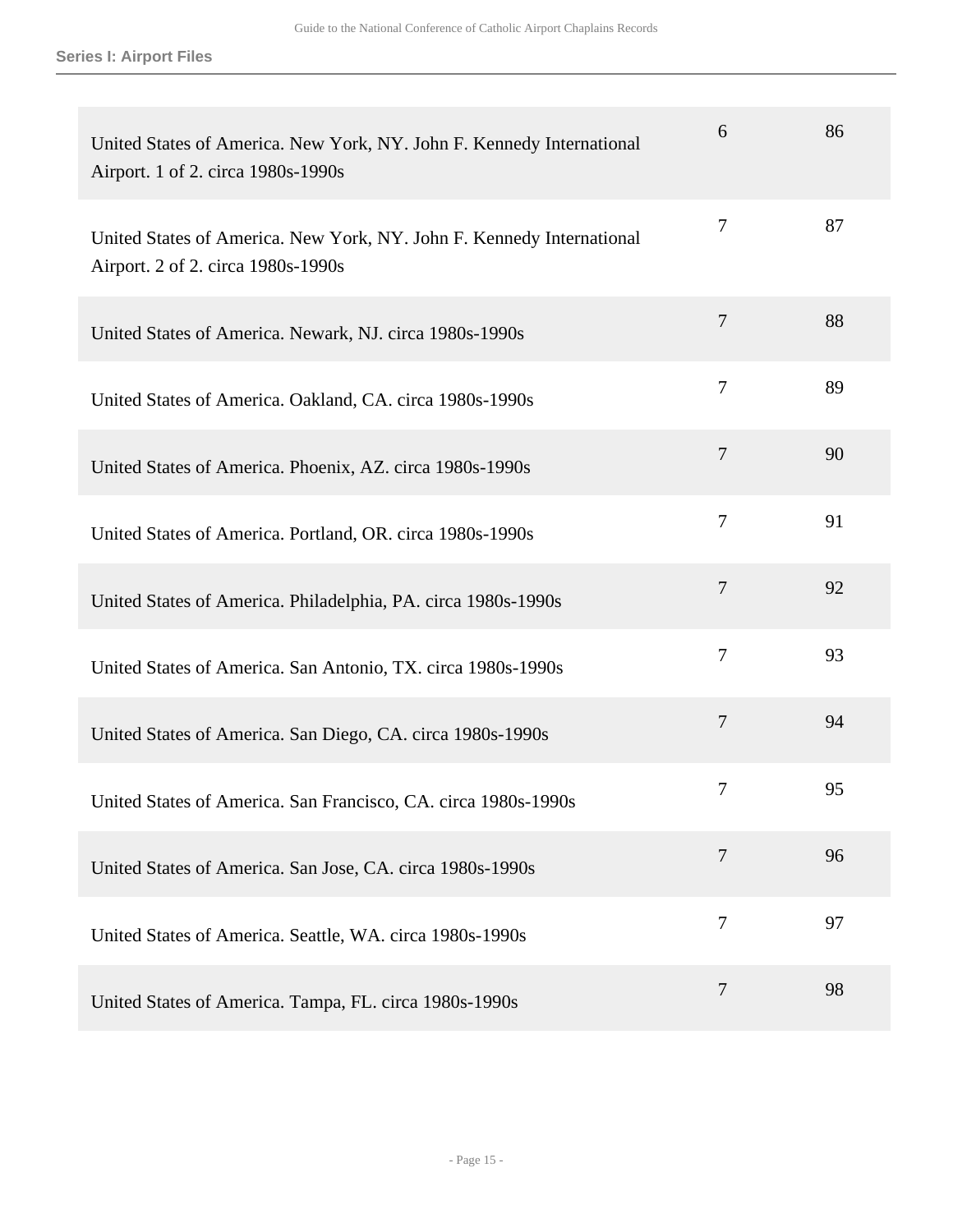| Zambia. Lukasa. circa 1980s-1990s |  |
|-----------------------------------|--|

#### <span id="page-15-0"></span>**Series II: International Association of Civilian Airport Chaplains Files circa 1980s-1990s**

#### **Scope and Contents note**

Father Jamnicky generated these 16 files in his capacity as president of the IACAC. The subjects include the management of the organization, particularly its annual conferences, and the organization's history.

#### **Arrangement note**

Arranged alphabetically by subject.

|                                               | <b>Box</b> | <b>Folder</b> |
|-----------------------------------------------|------------|---------------|
| Conference 1993. Correspondence. 1993         | 8          | 100           |
| Conference 1993. Official program. 1993       | 8          | 101           |
| Conference 1993. Registration materials. 1993 | 8          | 102           |
| Directory. circa 1980s-1990s                  | 8          | 103           |
| History. 1 of 2. circa 1980s-1990s            | 8          | 104           |
| History. 2 of 2. circa 1980s-1990s            | 9          | 105           |
| Inactive. circa 1980s-1990s                   | 9          | 106           |
| Mailings. circa 1980s-1990s                   | 9          | 107           |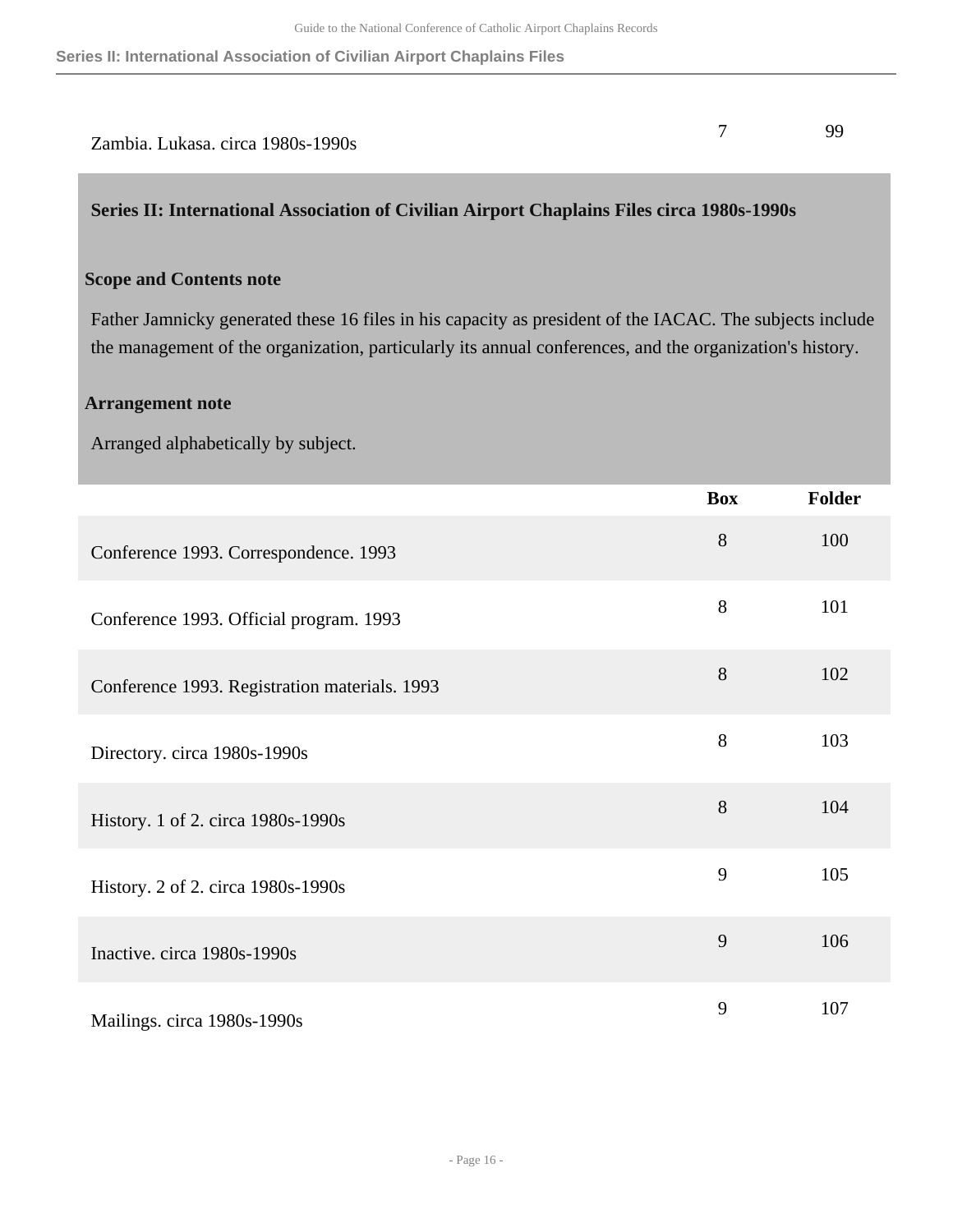**Series III: National Conference of Catholic Airport Chaplains Files**

| Office files 1986 | 9  | 108 |
|-------------------|----|-----|
| Office files 1987 | 9  | 109 |
| Office files 1988 | 9  | 110 |
| Office files 1989 | 9  | 111 |
| Office files 1990 | 10 | 112 |
| Office files 1991 | 10 | 113 |
| Office files 1992 | 10 | 114 |
| Office files 1993 | 10 | 115 |
| Office files 1994 | 10 | 116 |

#### <span id="page-16-0"></span>**Series III: National Conference of Catholic Airport Chaplains Files circa 1980s-1990s**

#### **Scope and Contents note**

Father Jamnicky generated these 12 files in his capacity as president of the NCCAC. They are arranged alphabetically by subject, although the most usual subject is "office files" for a particular year. The office files contain correspondence, sometimes with airport chaplains but also with members of the Roman Catholic hierarchy, regarding the aviation ministry.

#### **Arrangement note**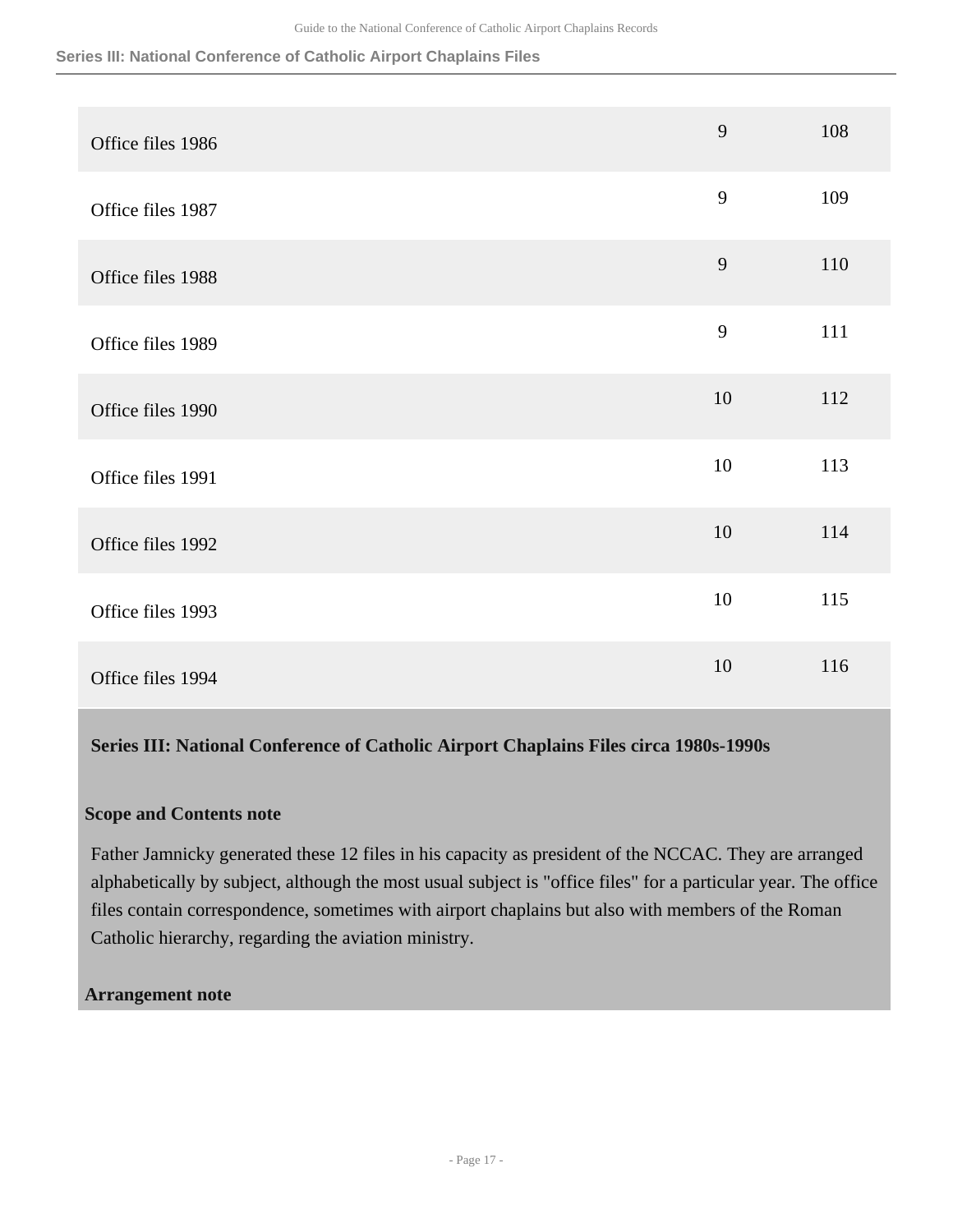#### **Series III: National Conference of Catholic Airport Chaplains Files**

| Arranged alphabetically by subject. |            |        |
|-------------------------------------|------------|--------|
|                                     | <b>Box</b> | Folder |
| Inactive. 1 of 2. circa 1980s-1990s | 10         | 117    |
| Inactive. 2 of 2. circa 1980s-1990s | 10         | 118    |
| Mailings. circa 1980s-1990s         | 11         | 119    |
| Office files 1987                   | 11         | 120    |
| Office files 1988                   | 11         | 121    |
| Office files 1989                   | 11         | 122    |
| Office files 1990                   | 11         | 123    |
| Office files 1991                   | 11         | 124    |
| Offices files 1992                  | 11         | 125    |
| Office files 1993                   | 12         | 126    |
| Office files 1994                   | $12\,$     | 127    |
| Office files 1995                   | 12         | 128    |
| Office files 1996                   | 12         | 129    |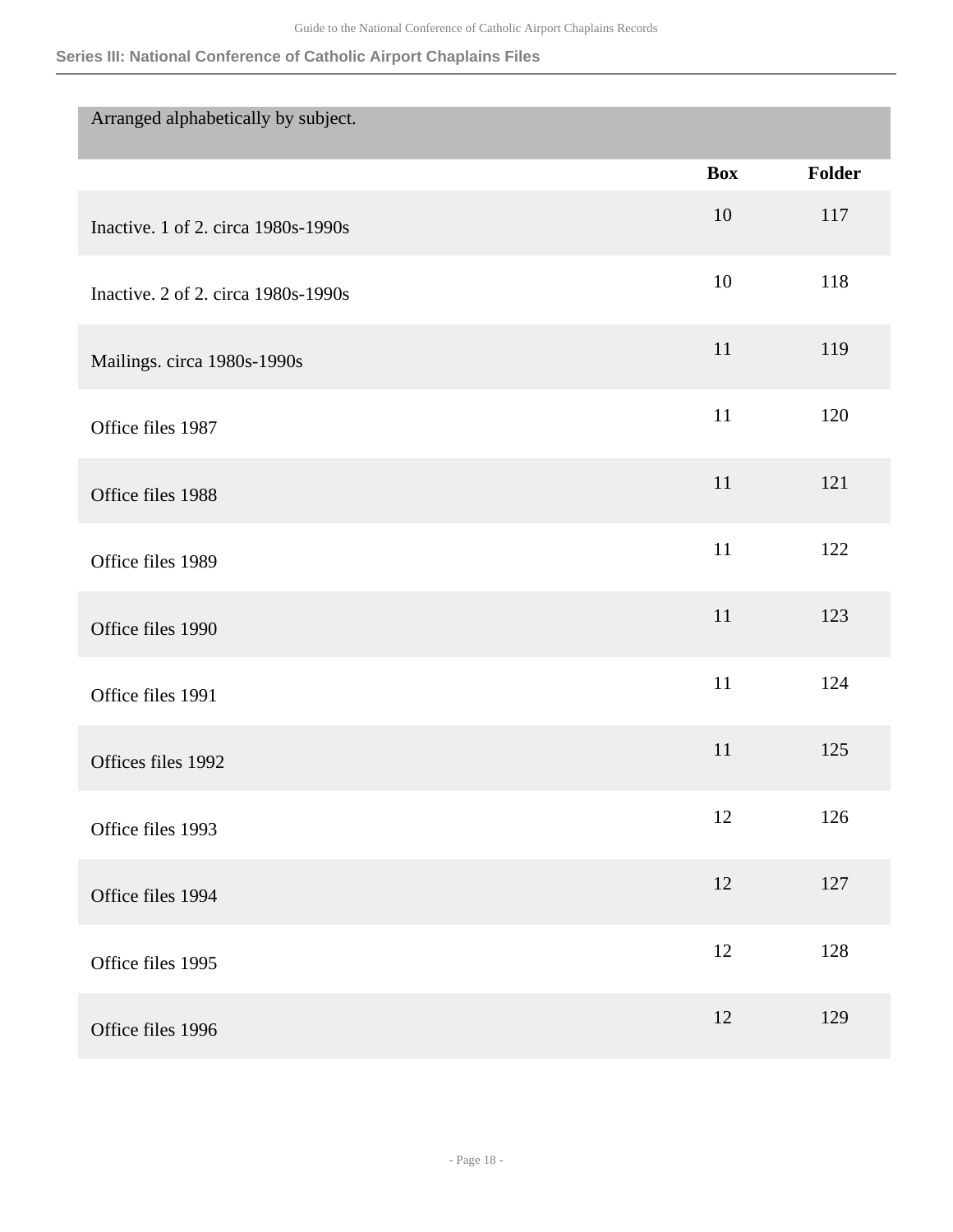#### <span id="page-18-0"></span>**Series IV: Photographs circa 1980s-1990s**

#### **Scope and Contents note**

This series consists of 12 envelopes of photographs arranged in alphabetical order by the name of the country, name of city and name of airport. Father Jamnicky received these photographs from airport chaplains around the world, and kept them in his Airports Files. They were removed to these envelopes so that they may be more easily located and preserved.

#### **Arrangement note**

They are arranged alphabetically by country of origin, city and airport.

|                                                                    | <b>Box</b> | <b>Folder</b> |
|--------------------------------------------------------------------|------------|---------------|
| Argentina. Buenos Aires. circa 1980s-1990s                         | 12         | 130           |
| Belgium. Brussels. circa 1980s-1990s                               | 12         | 131           |
| Germany. Frankfurt/Main. circa 1980s-1990s                         | 12         | 132           |
| Nigeria. Lagos. circa 1980s-1990s                                  | 12         | 133           |
| Philippines. Corregidor. circa 1980s-1990s                         | 12         | 134           |
| Philippines. Manila. Ninoy. circa 1980s-1990s                      | 12         | 135           |
| Poland. Warsaw. circa 1980s-1990s                                  | 12         | 136           |
| United States of America. Dallas/Fort Worth, TX. circa 1980s-1990s | 12         | 137           |